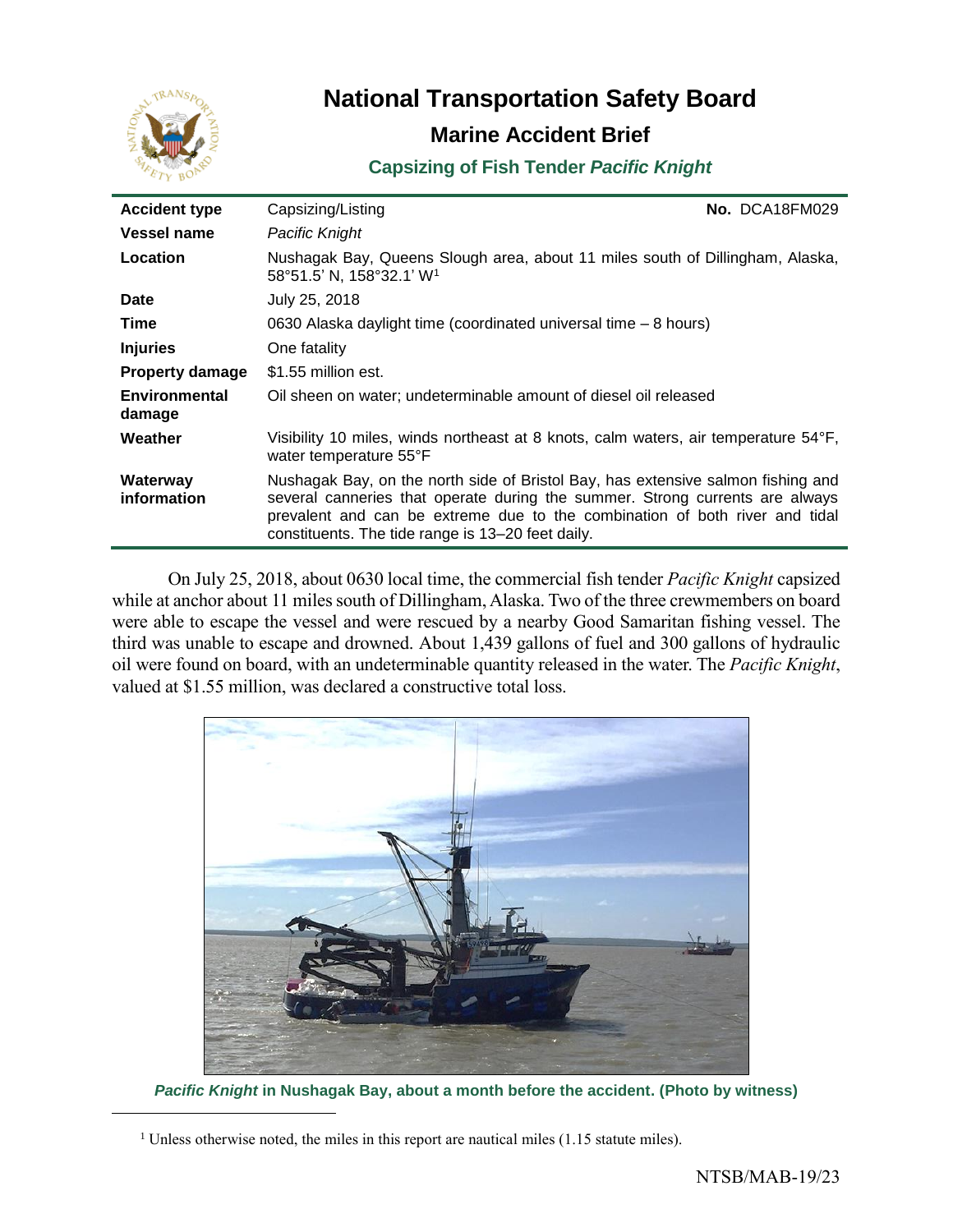#### **Background**

Built in 1989 by Peacock Boat Company, the *Pacific Knight*, a 58-foot-long, 76-gross-ton, single-propeller, single-rudder, seiner and longliner fishing vessel was owned and operated by Lone Fisherman LLC in Petersburg, Alaska. It was under contract with Icicle Seafoods Inc. as a fish tender for salmon in the Bristol Bay area. <sup>2</sup> The fully loaded draft of the *Pacific Knight* was 9 feet. The *Pacific Knight* had two centerline dry/flooded holds located under the main deck aft of the deckhouse.

The deckhouse contained a galley and common area, two berthing areas, a toilet and shower, and the wheelhouse one deck above. Access from the main deck to the deckhouse was through a two-dog weather door, located to port of the centerline. A two-person berth was located on the port side and a six-person berth was located in the forward portion of the deckhouse. Stairs to the wheelhouse were located just inside the main deck weather door with an access ladder going down to the engine room to the right of the stairs. The galley and common area were located to the starboard.



**Satellite image showing the location of the accident, as indicated by the red triangle. (Background by Google Earth)**

<sup>&</sup>lt;sup>2</sup> A *fish tender* is a commercial fishing industry vessel that supplies, stores, refrigerates, or transports fish, fish products, or materials directly related to fishing or the preparation of fish to or from a fishing, fish processing, or fish tender vessel or a fish processing facility.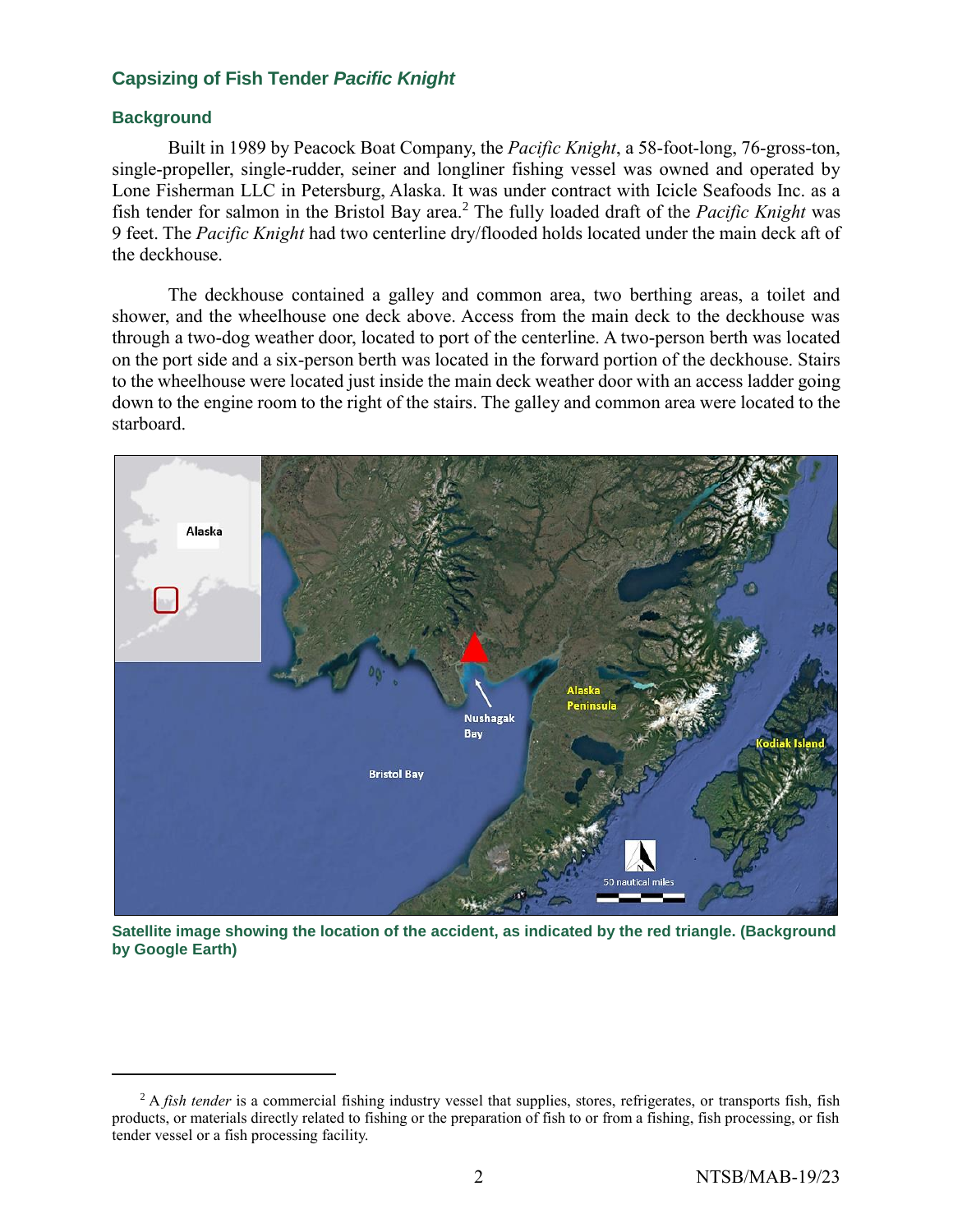#### **Accident Events**

The *Pacific Knight* had a crew of three: the 31-year-old captain, who was also the vessel owner and president of Lone Fisherman, LLC; and two deckhands, one of whom was the captain's 59-year-old father and the other, a 16-year-old male. On July 24, the vessel was at anchor in an area known as Queens Slough in Nushagak Bay, about 1 mile north-northeast of Clarks Point awaiting delivery of fish, which they would in turn deliver to the local cannery. Queens Slough was commonly used by fish tenders because it was well-protected from the elements and had good holding ground in the anchorage. It did, however, have a large tidal range that brought with it strong currents and a changing bottom. Twenty to thirty other vessels were at anchor in the area, including the fish tender *Amanda C*, which was anchored astern of the *Pacific Knight*. The strong current caused some vessels to sheer back and forth on their anchors. According to one witness, the *Pacific Knight* sheered back and forth "a lot" with the current.

That evening around 1930, a witness on another vessel about 100 yards away saw the *Amanda C* deliver sacks of ice to the *Pacific Knight*. The ice was being transferred using the knuckle crane on the *Pacific Knight*'s starboard side. With each hoist the *Pacific Knight* would noticeably list to starboard. Within the hour, the witness noticed the stern of the *Pacific Knight* sink so deeply into the water that the vessel's name on the stern could no longer be seen. At that time, the two deckhands were handling the crane and the sacks coming on board. The witness said he could see the captain of the *Pacific Knight* moving back and forth from the wheelhouse to the open deck directly behind it and appeared to be concerned and focused on looking at the stern. By the time the loading was complete, the freeing ports at the main deck at the mid-section of the vessel were under water as well. The captain of the *Amanda C* stated they loaded about four sacks of ice to the deck of the *Pacific Knight*. He estimated the weight of each sack to be about 500 pounds.

While at anchor, in the early morning of July 25, the captain was in the wheelhouse of the *Pacific Knight* while both deckhands were sleeping below. The senior deckhand was sleeping in the portside berth and the 16-year-old deckhand was sleeping in the bow berth. The captain told Coast Guard investigators that about 0530, he did a walkthrough of the boat, including the engine room, and all was satisfactory at that time. Afterwards, he went back to the wheelhouse where he lay down on the day bunk to listen to some music and fell asleep.

Sometime between 0630 and 0700 the captain was awakened when he rolled off the day bunk and landed in water on the port side of the wheelhouse. He explained the vessel was lying on its port side and was flooding quickly, so the captain climbed up the starboard side of the wheelhouse and kicked the door open, which exited to an open deck aft of the wheelhouse. Once outside, he found himself in the water and was swept under the anchor line as he cleared the rigging.

On board the anchored fish tender the *Amanda C*, an estimated "couple hundred yards" astern of the *Pacific Knight*, a deckhand on watch in the wheelhouse noticed in the corner of his eye the *Pacific Knight* capsizing to port and sinking. The deckhand woke the captain, who immediately jumped up, ran to the engine room and started the main engine, and then ran up to the wheelhouse. The captain of the *Amanda C* estimated it was about 0630 when the deckhand woke him up. After he arrived in the wheelhouse, he saw nothing but debris and the starboard stern corner of the *Pacific Knight* above the water. He ordered his two deckhands to prepare to haul the anchor.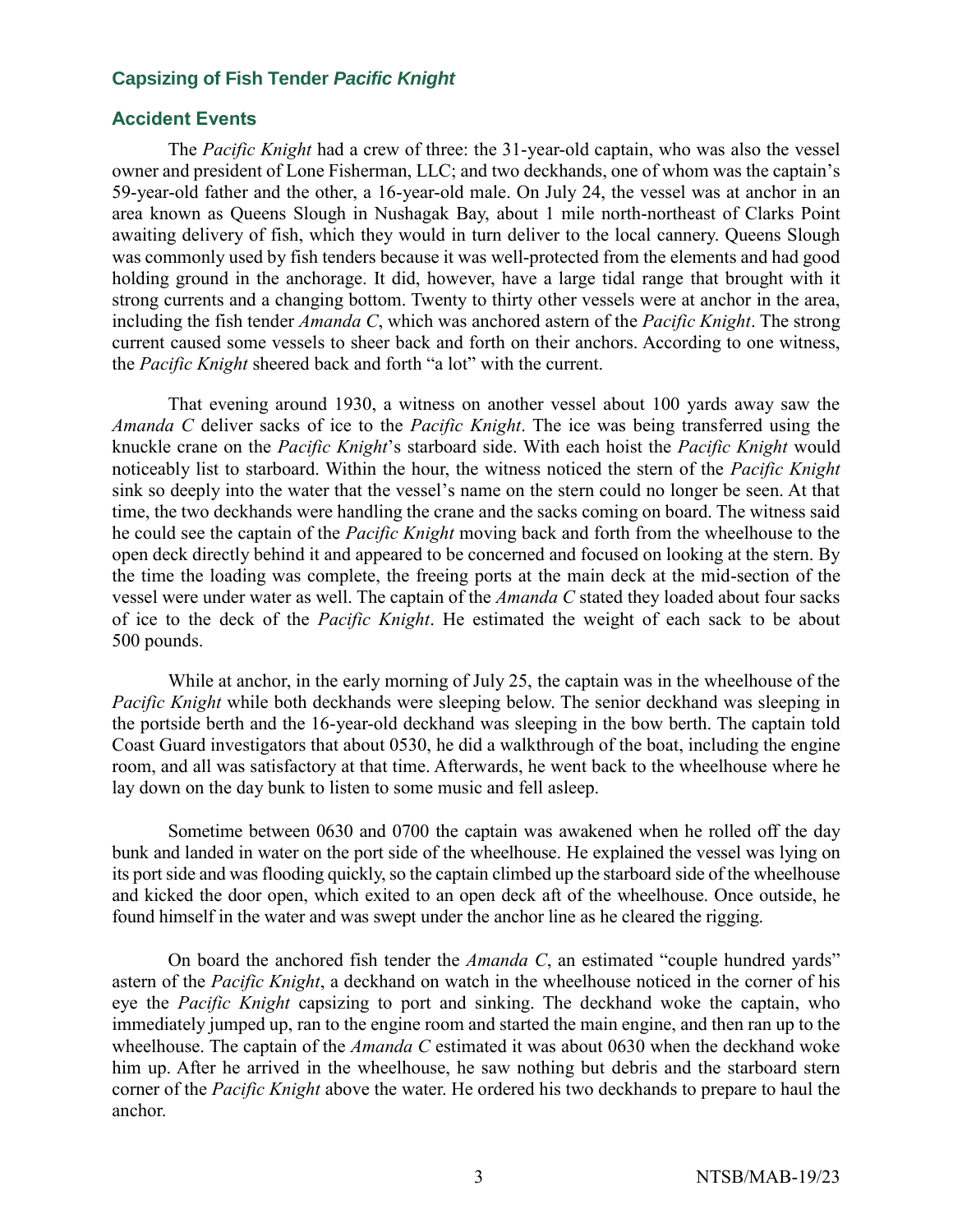

**Starboard quarter of the** *Pacific Knight***. (Photo by Mike Jones)**

The captain of the *Amanda C* then noticed a person in the water drifting toward them. He used the engine and rudder to maneuver the vessel, and he had the deckhands pick him up from the starboard side main deck. Once aboard, the person who identified himself as the captain of the *Pacific Knight* told the *Amanda C* captain that two crewmembers were missing. The *Amanda C* deckhands hauled in the anchor and headed toward the *Pacific Knight*. Shortly after, the 16-year-old was spotted and the deckhands were able to get a life ring to him and pull him on board. The *Amanda C* captain stated that the "kid" was very weak when they got him on board, noting they had to put him in the shower and gently bring his body temperature back up. With support from other boats in the area, the search then continued for the senior deckhand, but he was not found.

According to the surviving deckhand, he was in his bunk when he woke up to a crushing sound and water flooding his berth. He stated he took a big breath before the room filled up, kicked the stateroom door open, and swam into the galley where he was able to "pop up and get more air" from an air pocket. The surviving deckhand last saw the senior deckhand inside the accommodation space attempting to climb the stairs to the wheelhouse. He then came up in the galley where he broke open a window. He tried to swim out but ran into a ladder on the other side of the glass. He then tried to return to where the air pocket was, but found it had already filled with water. He went back to the window he broke, pulled himself through, and came to the surface of the water outside of the vessel. He saw the *Amanda C* and swam toward it, where he was then pulled on board.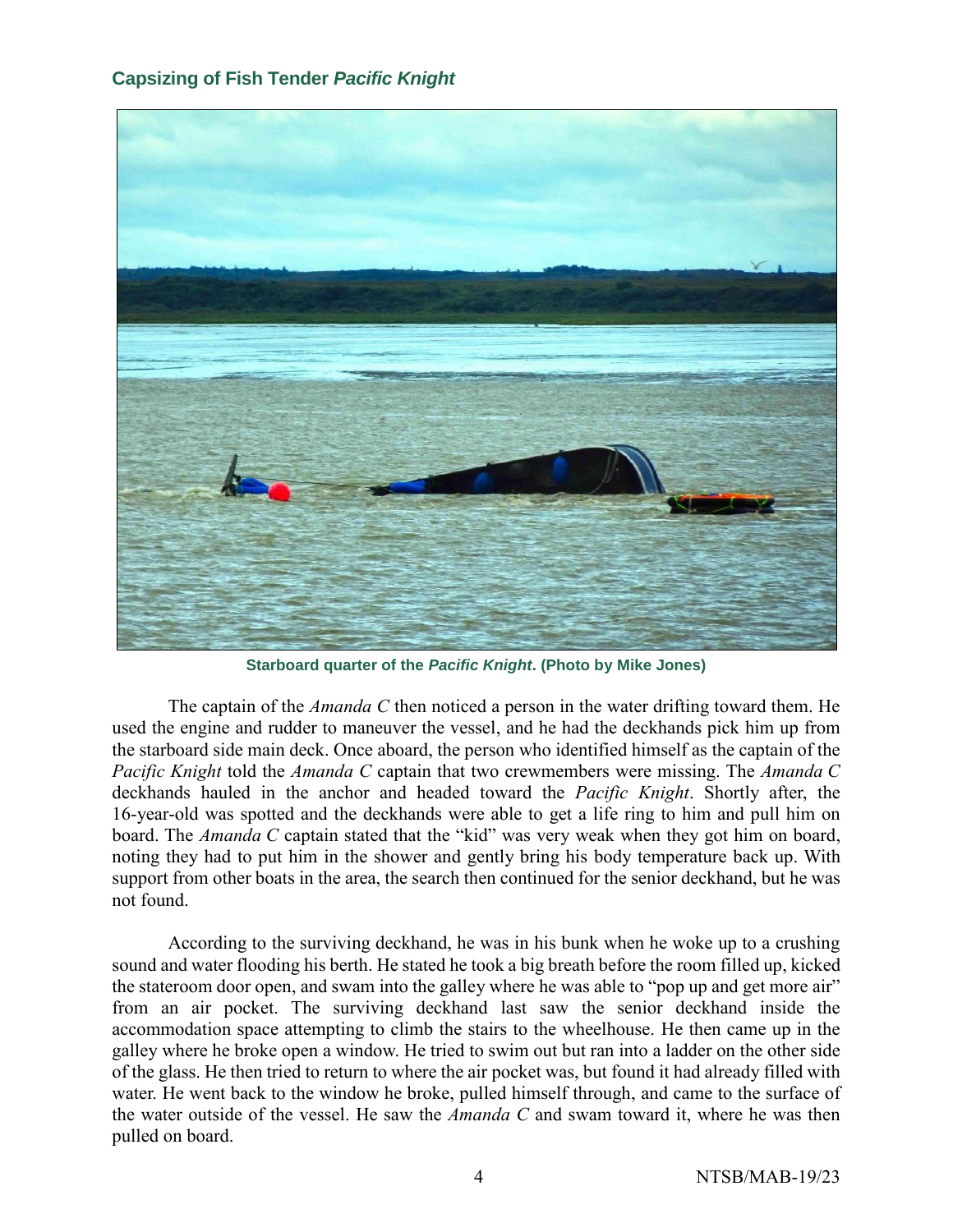

**Galley area and window, marked by a yellow rectangle, from where the deckhand escaped. Inset: post-casualty picture of the ladder on the main deck that was in front of the window. The window was later boarded up by the salvors. (Main photo courtesy of Jeff Steffen; inset photo courtesy of Coast Guard)**

According to the captain of the fish tender *Fayette*, which was at anchor less than 100 yards forward of the *Pacific Knight* on the port side, he was sitting in his helm chair having a cup of coffee when he noticed the *Pacific Knight* list to port and capsize. He stated the vessel rolled over so quickly that he could not believe that anyone would have made it out of the vessel.

At 0747, a fish cannery representative notified an Alaska state trooper and a wildlife trooper of the *Pacific Knight* capsizing, and the troopers dispatched a patrol boat to the accident scene where they boarded the *Amanda C*. Both troopers tended to the care of the two survivors and took initial statements from them. The troopers departed with the captain and deckhand about 1034 and transported them to Dillingham where a representative of Icicle Seafoods picked them up. Both declined medical care.

At 0751, the captain of the nearby fish tender *Bella Catherine* relayed the information about the capsize and the missing crewmember to Coast Guard Sector Anchorage, which in turn launched fixed-wing and rotary-wing aircraft from Air Station Kodiak to search for the missing deckhand. Good Samaritan vessels and a helicopter from Icicle Seafoods also aided in the search. The Coast Guard helicopter arrived on scene about 1033 and commenced search patterns in the area where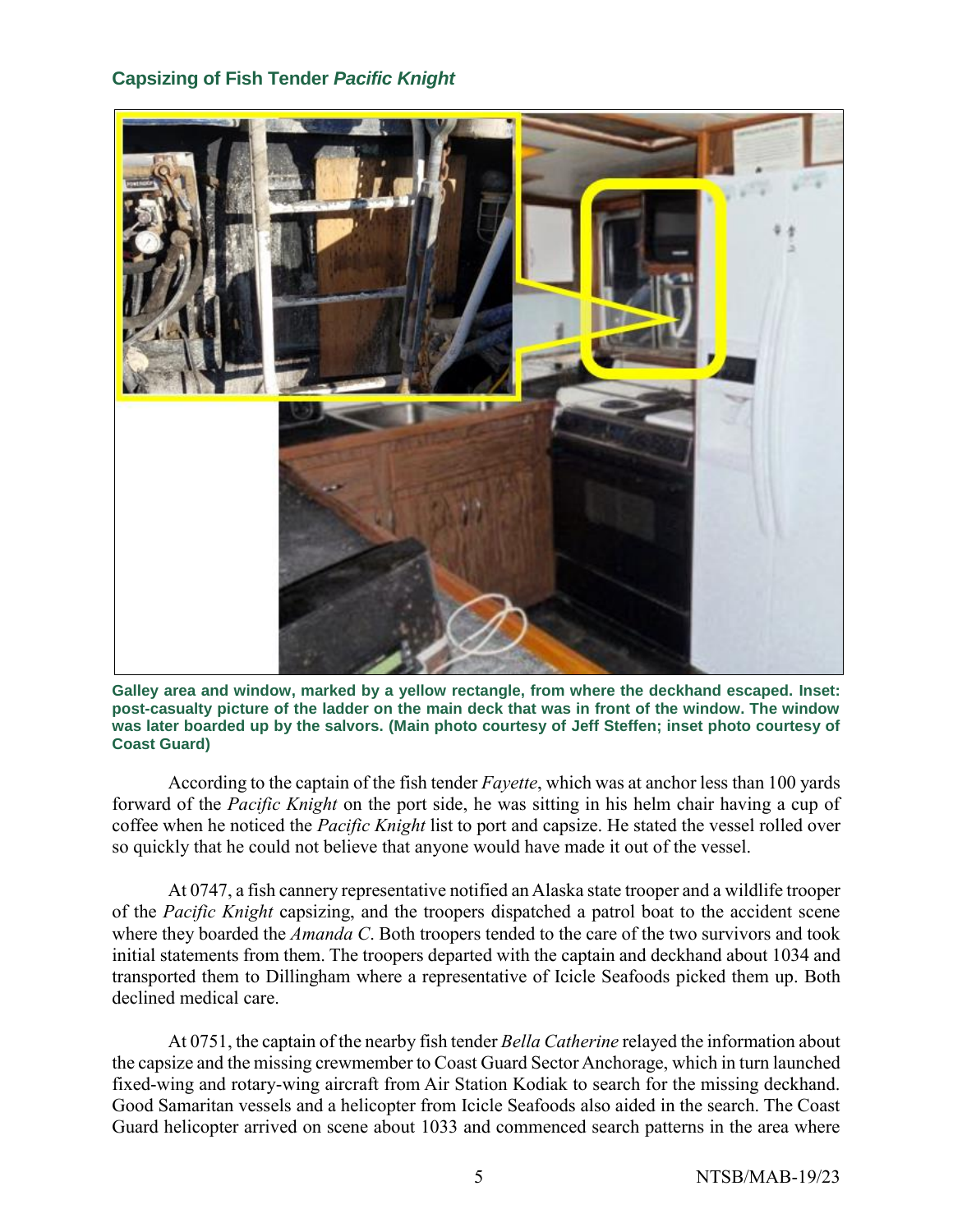the *Pacific Knight* sank. After a refueling stop, the search continued until about 1556 when the helicopter departed the area and returned to base. The missing deckhand was not found at that time.

The Alaska Department of Fish and Game reported large oil sheens where the vessel sank. As a result, the entire district was closed to commercial fishing until July 31 because of the risk of contamination of the fish product stream.

The wreckage of the *Pacific Knight* was recovered by Resolve Magone Marine Services about a month later, on August 29. The body of the missing deckhand was found in the galley area under a table. He was not wearing an immersion suit or lifejacket. According to the autopsy report, the cause of death was drowning.

### **Additional Information**

The captain of the *Pacific Knight* was tested for drugs and alcohol; all test results were negative. In an initial statement to the Coast Guard, he indicated that the *Pacific Knight* (the company's only vessel) was purchased in 2013 and that he had been trying to sell it since 2015. He also stated he had been in the fishing industry for 17 years. He held no Coast Guard-issued merchant mariner credential. The *Pacific Knight* had begun working in the Bristol Bay area on June 19, 2018, which was the first time the captain worked in the area. After his initial statement, the captain refused to be interviewed for the investigation.

According to the *Coast Pilot*, the area where the *Pacific Knight* was anchored was known to have strong currents and could be extreme due to the combination of both river and tidal constituents. Two captains from nearby fish tenders estimated that the current at the time of the sinking was 3–4 knots with an ebb tide, which was consistent with the NOAA tidal current predictions of about 3.7 knots with a mean ebb direction of 217 degrees true. About 0630, the predicted tidal height at Clarks Point, about 1 mile away from the accident site, was 12.18 feet above mean lower low water (MLLW) with low water predicted at 0848 (7.17 feet above MLLW).<sup>3</sup> In his initial statement to the Coast Guard, the *Pacific Knight* captain stated he believed the vessel touched bottom while at anchor. At the last recorded automatic identification system position at 0529 on July 25, the *Pacific Knight* was anchored in an area with charted depths at MLLW ranging from 12 to 18 feet. Thus, with the tidal height at 0630, the depths where the vessel was estimated to be anchored ranged from 24 to 30 feet but may have been less with a changing bottom. After being dewatered, the *Pacific Knight* floated on its own. On September 14, 2018, a Coast Guard investigator and an insurance surveyor (Alaska Marine Surveyors, Inc.) boarded the vessel, docked in Dutch Harbor. They found no hull leakages, nor did the salvage company note any at the time the vessel was refloated on scene.

<sup>3</sup> Nautical chart 16322 for Bristol Bay has all soundings referenced in mean lower low water.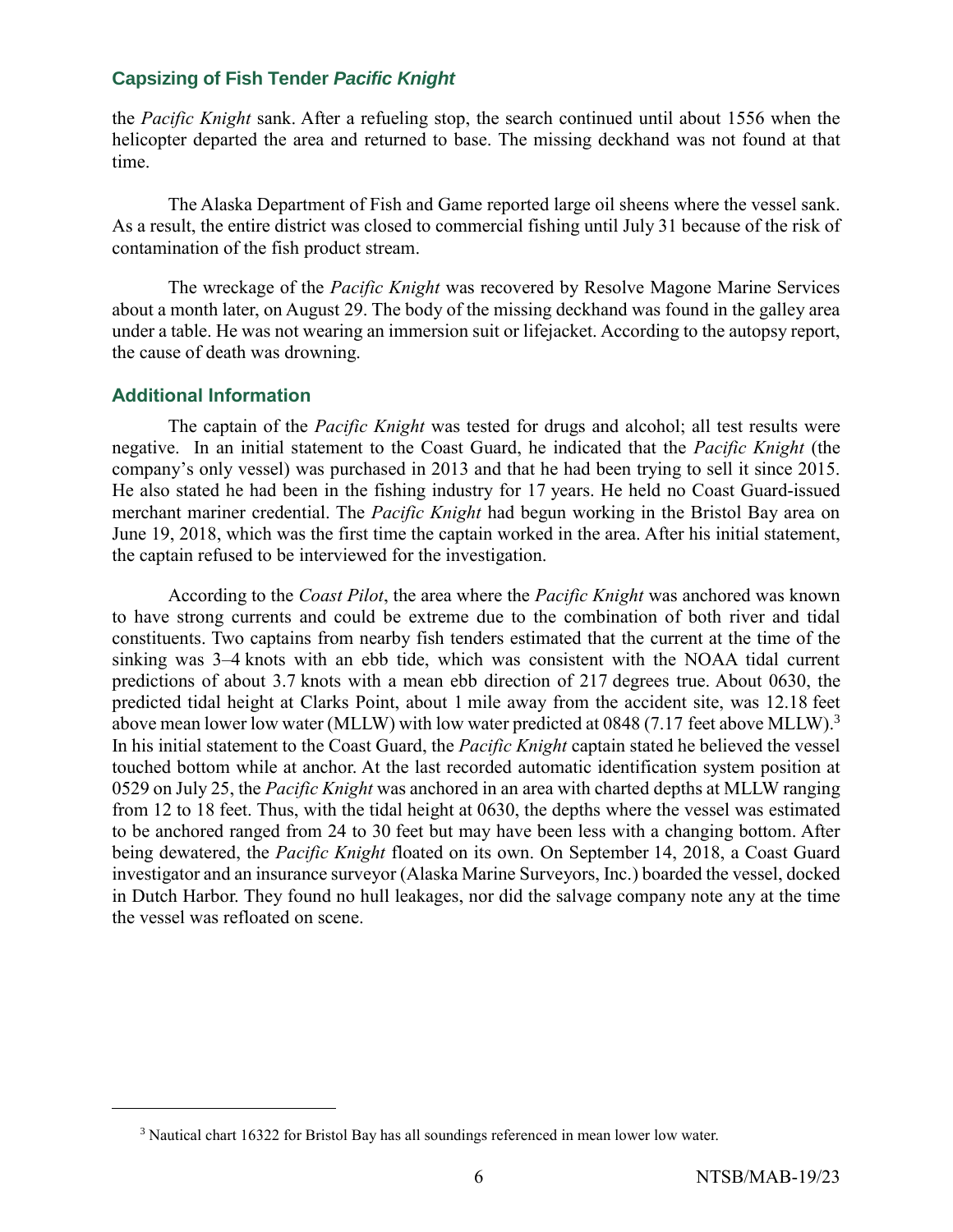According to an insurance survey report conducted in April 2015, the *Pacific Knight* had a stability booklet that was dated April 23, 1996. This booklet was not found in the wreckage, and the captain was not able to find a copy. The captain declined to disclose the history of the vessel for the time he had owned and operated it (since 2013). Few records were found related to the maintenance history or to any conversions and modifications. Based on past photographs and the April 2015 insurance survey report, two modifications were made to the vessel that could have affected the load line and stability. First, the aft deck enclosure and equipment, which also included long lining equipment, was removed at an undetermined time. Then in June 2018, before the start of the vessel's tender contract, two pedestal cranes were added to the main deck. On the starboard side was a knuckle-type boom crane and on the port side, a larger and heavier telescopic crane. Investigators found no weights or installation specifications for the cranes, nor was a stability assessment made after their installation.



**Left; undated photo of the** *Pacific Knight* **(then named the** *Lone Fisherman***) with the aft deckhouse that was removed (highlighted in red). Right: the** *Pacific Knight* **while moored alongside a dock on June 10, 2018, with the two added cranes. (Photos courtesy of Lone Fisherman, LLC)**

According to a report filed by the state and wildlife troopers, a crewmember on the *Amanda C* informed them that the two large cranes on the deck of the *Pacific Knight* required frequent positioning to maintain proper balance of the boat. When the *Pacific Knight* was refloated, the starboard crane was found in the extended position above the deckhouse and the port crane was found with its boom extended to the top of the deckhouse and knuckled down to the port corner of the main deck.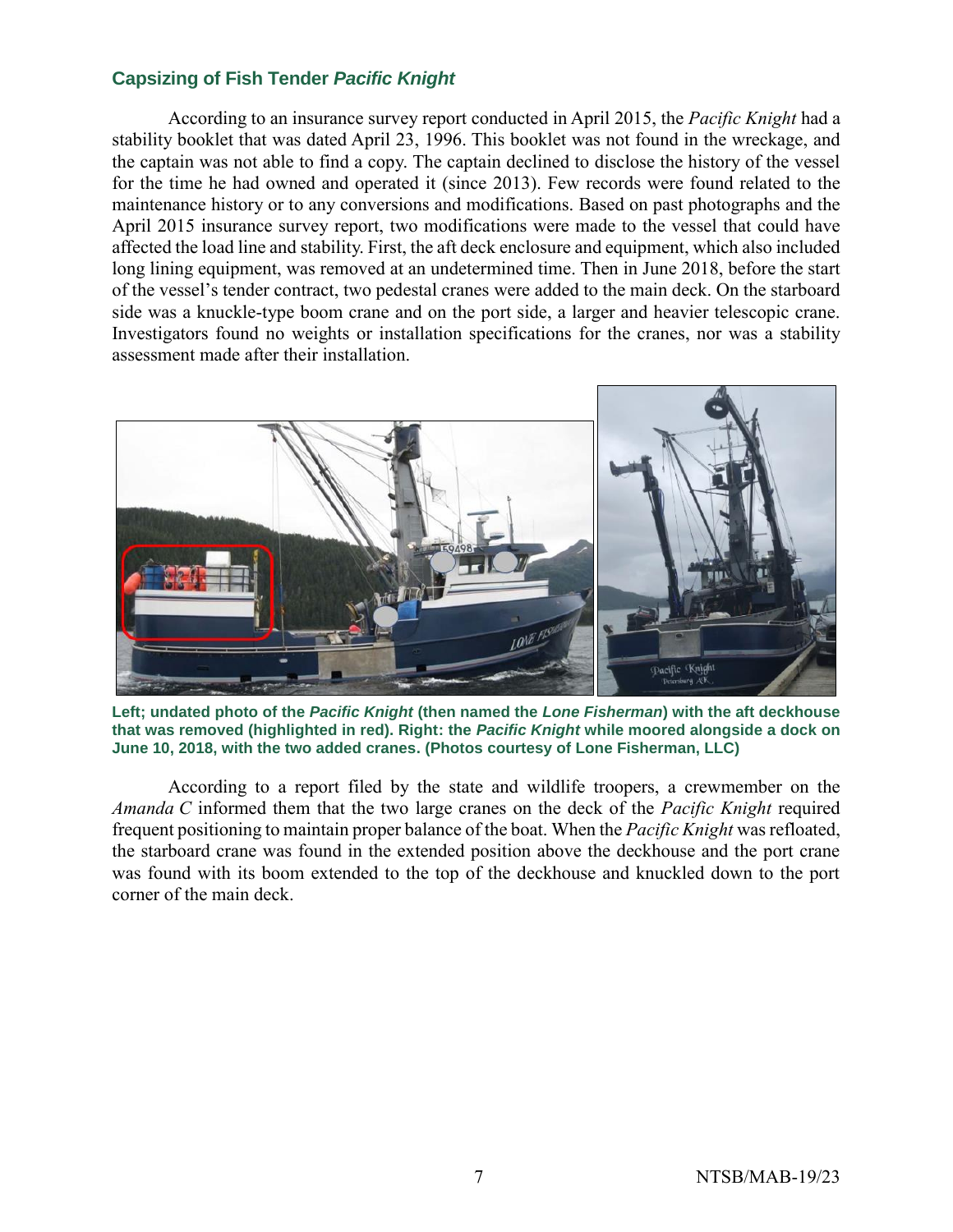

*Pacific Knight* **while it was salvaged, with the crane positions visible. (Source: Resolve Magone)**

The *Pacific Knight* had six fuel tanks with a total capacity of 6,350 gallons of diesel fuel. Each tank was located outboard on each side of the aft fish hold, the main fish hold, and the engine room. The captain told the Coast Guard that at the time of the accident, only two tanks were holding fuel: the port and starboard tanks (1,307-gallon capacity each) outboard of the main fish hold. He said the vessel was last fueled the day before the accident from another fish tender, the *Bella Catherine*. He did not indicate the precise quantities in each tank. In a report from the Alaska Department of Environmental Conservation, dated August 22, 2018, the salvage company removed 1,439 gallons of diesel fuel from the *Pacific Knight*.

According to an initial statement given to the Coast Guard by the captain of the *Pacific Knight*, they had about 1 ton of ice in the aft fish hold and the main fish hold was about three quarters full of seawater. Additionally, the captain of the *Amanda C* confirmed they delivered about four sacks of ice to the main deck of the *Pacific Knight*. Fish tenders stock ice, which is received from the cannery, to provide to the fishing vessels that offload their catch to the tenders. It is unknown why the main fish hold was slack and not pressed up.

Given the lack of accurate data for liquid and weight distribution on the *Pacific Knight* at the time of the capsizing, no post-casualty stability assessment was carried out for the vessel.

## **Analysis**

Witnesses to the sinking of the *Pacific Knight* recalled the vessel capsized to port and sank rapidly, leaving only the starboard quarter out of the water. The vessel had no reported problems, and the hull showed no post-salvage signs of leaks or damage. Thus, there is no evidence that any hull damage, machinery defects, or structural failures led to the capsizing and sinking of the *Pacific Knight*.

At the time of the accident, the *Pacific Knight* was likely overloaded. According to witness accounts, while at anchor prior to the accident, the *Pacific Knight* had a very small freeboard and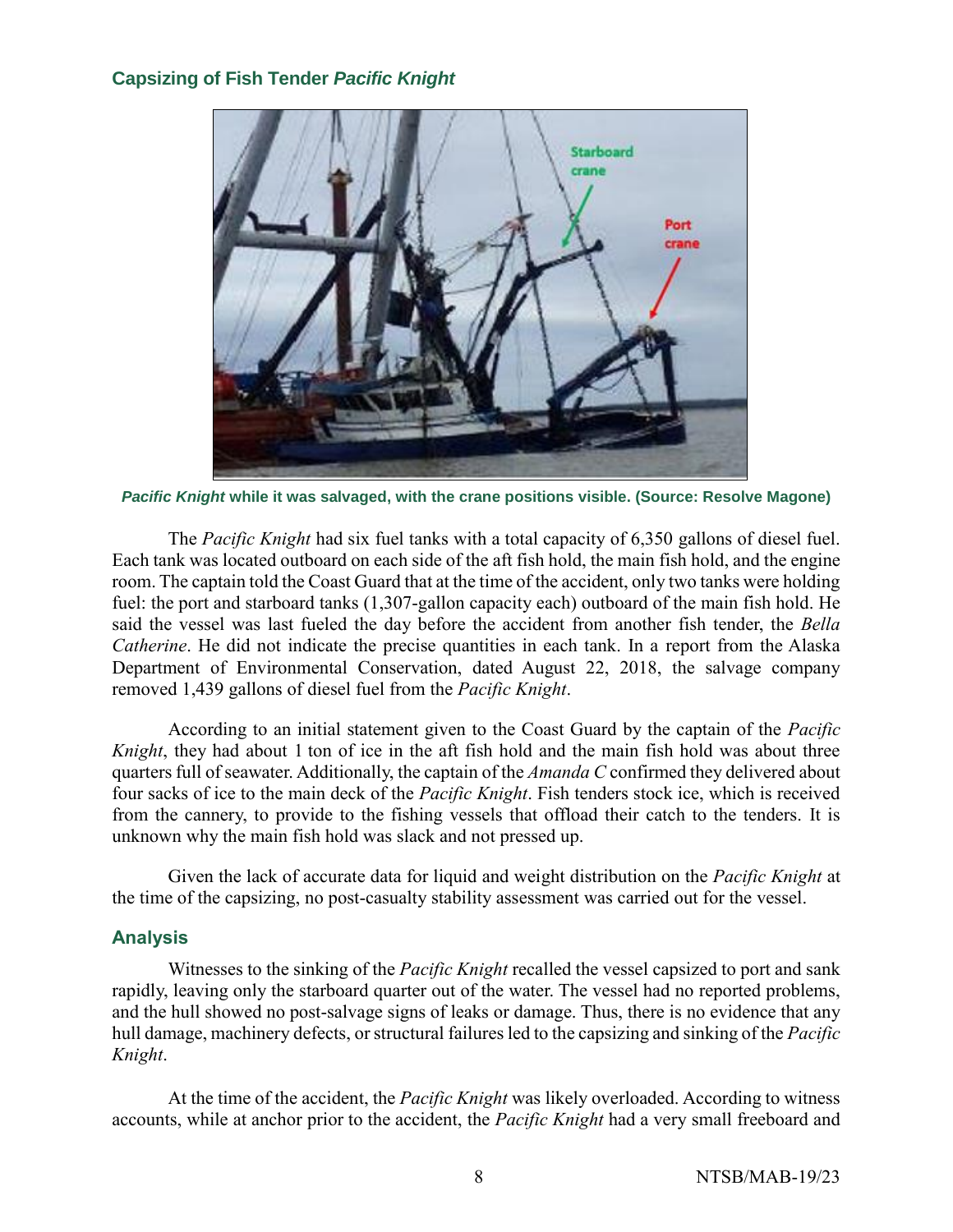a stern trim that submerged the vessel's name on the transom. Even for vessels whose overall center of gravity remains constant, a vessel operated at a deeper draft (lower freeboard) typically has less stability than when operated at a lesser draft (higher freeboard) due to a reduction in righting energy. It also tends to lower the range of a vessel's stability as seawater can enter any openings and downflood into compartments at lower angles of heel. Further, excessive stern trim also reduces righting energy and makes downflooding through aft openings occur earlier. As such, with slack water in the main fish hold, an induced heeling moment on the vessel from an external force such as wind, waves (even small ones), wake from another vessel, vessel movement from the current while at anchor, or contact with the bottom would have likely induced a list. The list would have caused water in the fish hold to flow to the low (port) side of the vessel, and this free-surface effect would have been detrimental to stability. The cumulative effect of these factors likely resulted in a condition of neutral stability, with little reserve buoyancy or righting energy to resist capsize.

The last stability assessment of the *Pacific Knight* was conducted in 1996, about 22 years before the accident, and would not have included any modification done to the vessel since then. The weight and placement of the two cranes that the captain added to contract for tendering a month before the sinking likely increased the vessel's vertical center of gravity (based on the position in which the cranes were found when salvaged). Though not required for uninspected fishing vessels like the *Pacific Knight*, once the vessel was substantially modified by removing and adding equipment, a revised stability assessment should have been conducted to reflect the changes. Had it been, the captain would have had the necessary information to safely load the vessel for specific operations.

#### **Probable Cause**

The National Transportation Safety Board determines that the probable cause of the capsizing of fish tender *Pacific Knight* was the captain's inadequate assessment of the vessel's stability and the risks related to vessel modifications, slack water in the tanks, and overloading of the vessel.